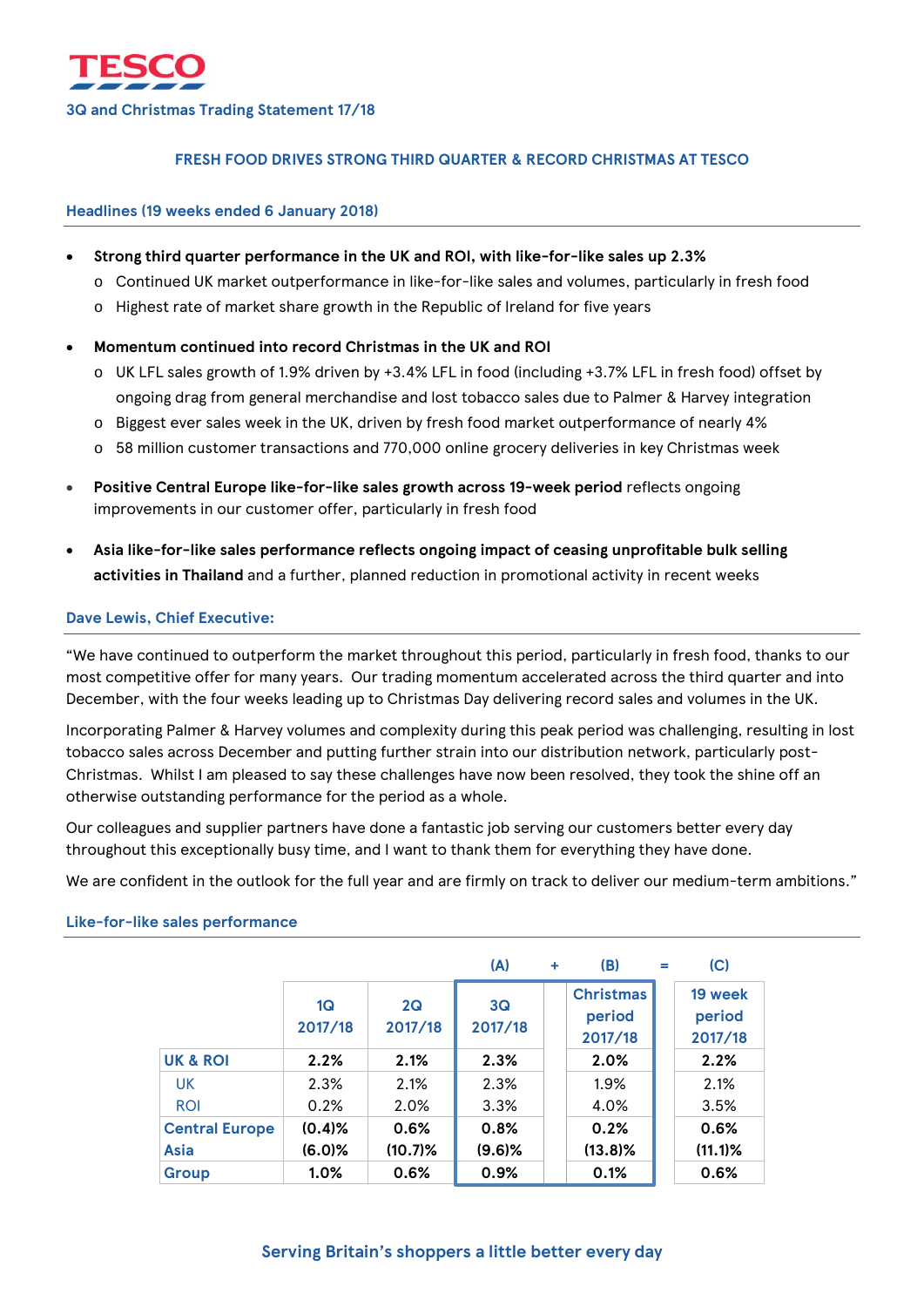# **Trading Update**

**Group** like-for-like sales grew by 0.6% for the 19 weeks to 6 January 2018. Total sales (exc. fuel) grew by 0.8% at constant exchange rates and by 1.8% at actual exchange rates.

Like-for-like sales for the combined **UK & ROI** business over the 19-week period grew by 2.2%.

Whilst inflationary pressures remain in the UK market as a whole, we have continued to work with our supplier partners to help mitigate the impact on our customers. As a result, we have passed on less inflation to date than our competitors, recognised by our customers in a continued improvement in our 'Trust in Price' score<sup>1</sup>.

In the third quarter, like-for-like sales in the UK grew by 2.3%, representing the eighth consecutive quarter of growth and continued market outperformance. All formats and channels played their part, including our strongest quarterly performance in recent years in our Extra hypermarkets (+1.8% LFL), continued good growth in our Express convenience stores (+2.3% LFL) and over 5% growth in online grocery sales.

This strong momentum continued into the Christmas period, with record sales and volumes across the four weeks leading up to Christmas Day. We delivered our biggest ever week of sales in the key Christmas week itself, significantly outperforming the market. Fresh food outperformance in this week was nearly 4% $^2\!$ .

In addition to the improvements we have continued to make to the competitiveness of our core proposition, customers responded positively to a strong seasonal offer, including our popular 'Festive 5' vegetable deal. All fresh categories significantly outperformed the market during the Christmas period, with a particularly strong volume performance in meat, fish and poultry.

All store formats continued to perform well over Christmas, with a similar level of growth in both large and small stores. Our online grocery business had a record Christmas period, with over four million customer orders over the six weeks contributing to sales growth of 5.0%.

Our own brand ranges also performed strongly, with sales in our exclusive fresh food brands, core Tesco range and Tesco finest\* all growing by more than 4% in the period. Our new Go Cook and Fox & Ivy ranges performed well, driving over 6% growth over the Christmas period in our own brand cook and homeware ranges, with over two million items sold since launch. General merchandise as a whole contributed a drag of c.(0.6)% on total UK like-for-like sales in the Christmas period as we continue to de-emphasise certain categories. Clothing sales grew by c.5% in the Christmas period, as our F+F ranges continued to prove popular with customers.

Incorporating Palmer & Harvey volumes and complexity during a record volume period was challenging, leading to lost tobacco sales across December and putting further strain into our distribution network, particularly post-Christmas. Whilst these challenges have been resolved, the impact of lost tobacco sales on our six-week overall UK like-for-like sales performance was c.(0.5)%.

Like-for-like sales in the Republic of Ireland grew by 3.5% over the 19-week period, driven by fresh food. Our continued focus on improving our offer has resulted in increased volumes, transactions and basket size. The third quarter saw our highest rate of growth in market share for more than five years.

Like-for-like sales in **Central Europe** increased by 0.6% over the 19-week period. We returned to positive likefor-like sales growth in Poland - particularly pleasing in the context of a continued challenging market. The Czech Republic and Slovakia continued to perform well, as a result of improvements we have made to our customer offer.

**Asia** like-for-like sales were down (11.1)% over the 19-week period, with our decision to withdraw from bulk selling activities in Thailand continuing to be the main driver of the decline. We have also withdrawn from a range of other couponing and promotional activities which, in addition to ongoing deflation as we reinvest in better prices for customers, has further impacted top-line growth – particularly in the last six weeks.

**Tesco Bank** sales grew by 4.8% over the 19-week period, with strong growth in the number of savings accounts and new mortgage customers. We also saw continued growth in the number of current accounts, which now stands at more than 250,000, with our recently updated mobile banking app now ranked highest in the UK.